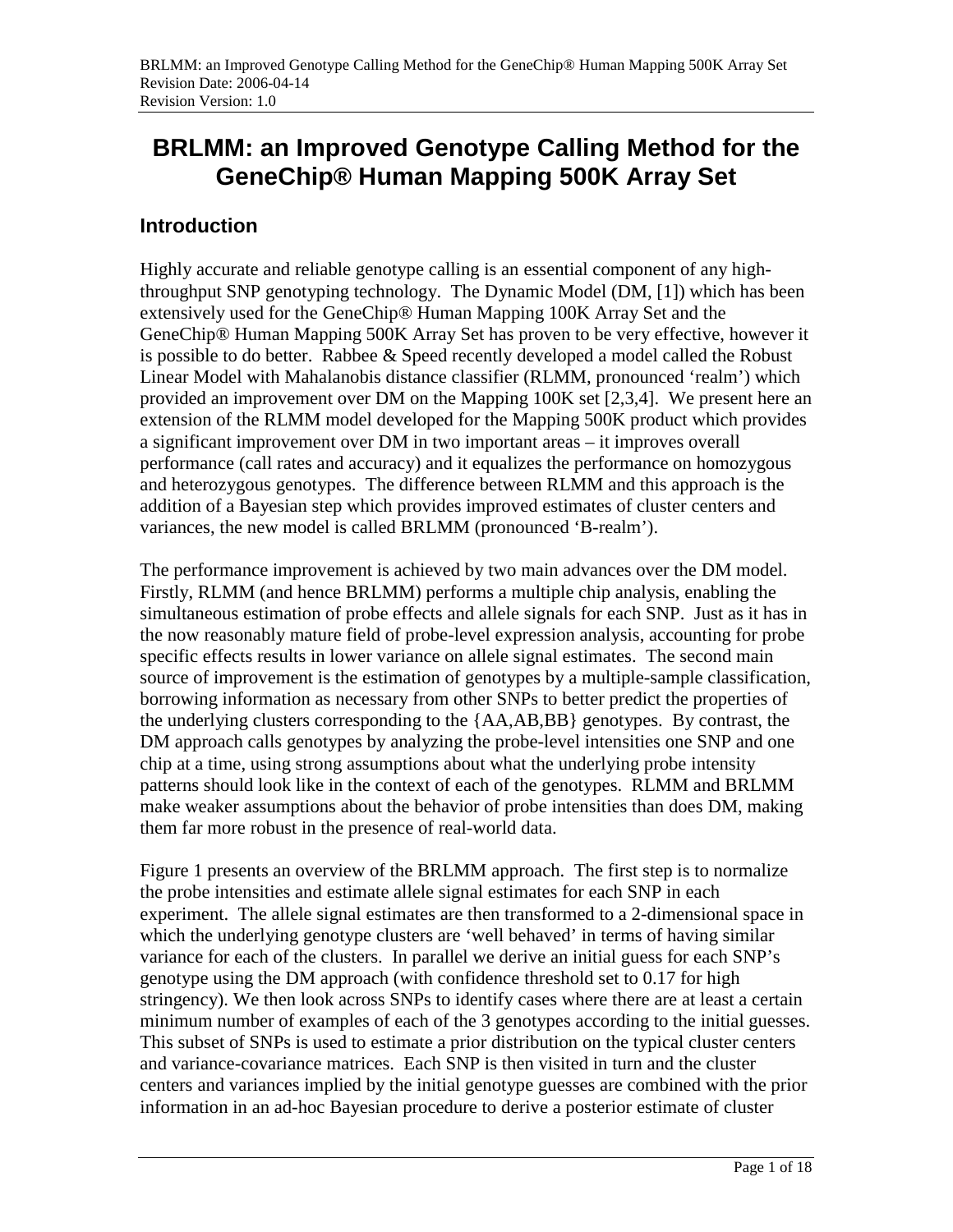centers and variances (it is principally this step that distinguishes BRLMM from RLMM). Finally, a genotype and confidence score is assigned for each observation according to its Mahalanobis distance from the three cluster centers.

The remainder of this manuscript steps through each of the above steps in detail and then presents a detailed assessment comparing various aspects of BRLMM and DM performance.



**Figure 1: BRLMM algorithm workflow** 

## **Normalization and Allele Summarization**

The normalization and allele summarization steps of the BRLMM algorithm consist of producing a summary value for each allele of a SNP in each experiment. The "A" allele summary value increases and decreases with the quantity of the "A" allele in the target genome, and similarly the "B" allele summary value increases and decreases with the quantity of the "B" allele in the target genome. These summary values are calculated to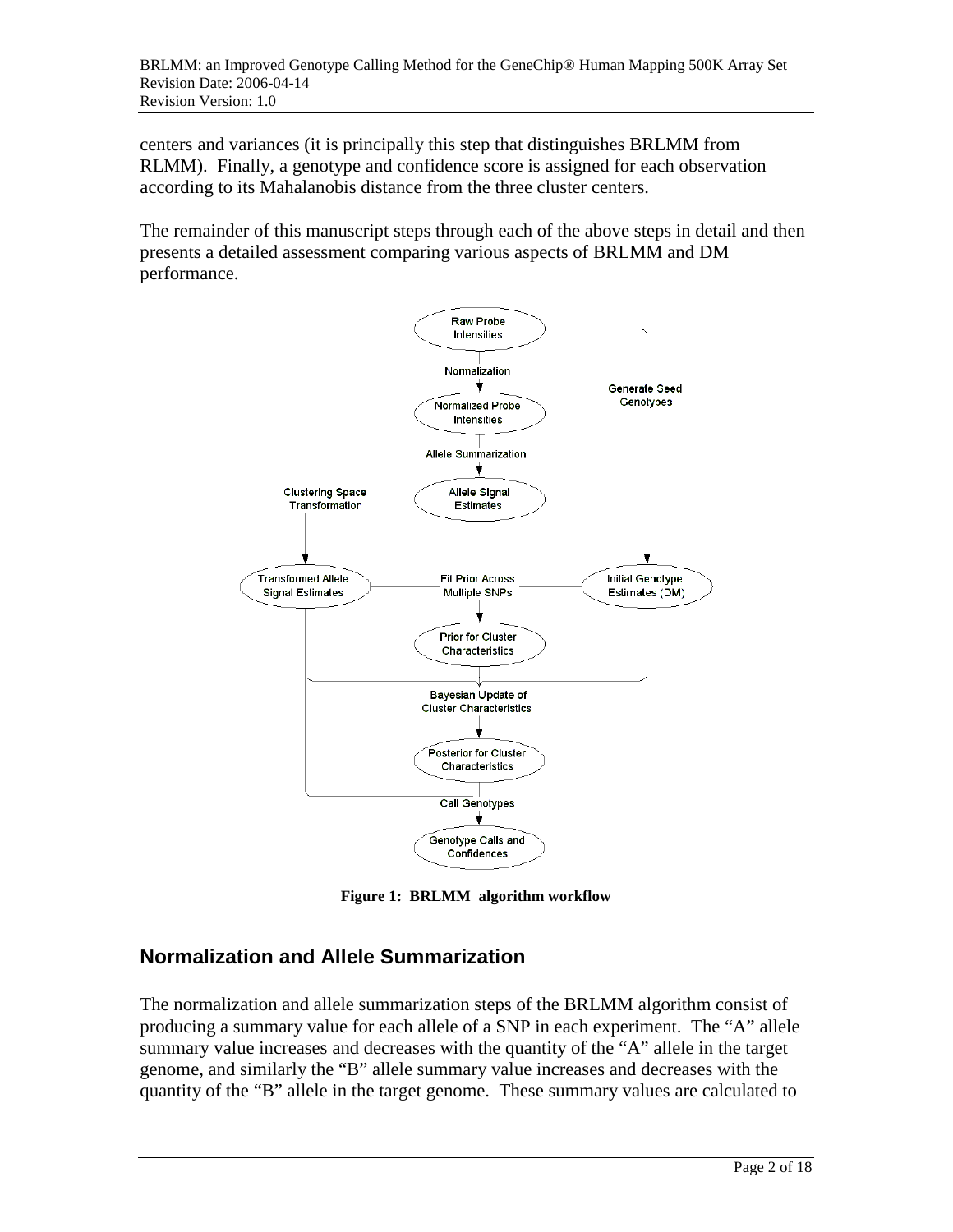remove extraneous effects – chip-chip variation, background, and the relative brightness of different probes on the array. This section explains the technical details of this summarization process, which is similar to that used on expression arrays.

For each SNP of interest, the array contains multiple probes designed to hybridize to each allele of the SNP. The intensities of these features typically vary together in systematic ways for each genotype of the SNP. We therefore summarize these intensities in a single value for the features corresponding to each allele, the "signal" for that allele. (Note: due to cross-hybridization with the alternate allele, this signal does not directly correspond to the concentration of the perfectly matched allele.) The intensities of the probes matched to the "A" allele are expected to decrease with decreasing quantities of the "A" allele, and similarly for the "B" allele probes. Since these change in opposite directions, we summarize the probes for each allele as independent signals. Therefore, for each SNP in each experiment, we obtain two values – an "A" signal and a "B" signal, which summarize the probes.

From the field of expression analysis on arrays, we know how to summarize several probes to a single signal value effectively. We need to account for extraneous effects on the probe intensity that vary from experiment to experiment (normalization), account for potential differences in background from chip to chip (background adjustment), and account for the systematic differences in feature intensity due to probe composition (feature effects). While there are many options available for each of these effects, we have chosen to use off-the-shelf options: quantile normalization at the feature level, no background adjustment, a log-scale transformation for the perfect match intensities, and a median polish to fit feature effects to the data obtaining a signal. This is exactly the same methodology that can be applied to summarize an expression array and produce a signal for a probe-set.

Quantile normalization is performed as in the literature – the intensities on each chip are ranked, and then the average intensity across experiments for each rank of intensity is substituted within each experiment for the given rank. [If  $R(I)$  is the rank of intensity within a chip, and  $Q(R)$  is the average intensity for a given rank, the quantile normalized intensity within a chip is  $Q(R(I))$ . Because the quantile function is slowly varying and smooth, we approximate the  $Q(R)$  function for each chip with a linear interpolation for processing speed ["sketch" normalization]. This allows us to normalize millions of data points per chip rapidly with compact summaries of the data.

Several background adjustments were explored during development, and we settled on using no adjustment for background. Unlike expression arrays, the target concentrations are well above background for the majority of the fragments containing SNPs. For this assay, background adjustment was not useful for downstream genotyping, and therefore the (normalized) perfect match intensities are used without adjustment for background.

To account for systematic differences in relative brightness between features, we fit the standard log-scale additive model to the probes for each allele separately:  $log(I_{i,j}) = f_{i} + t_{i}$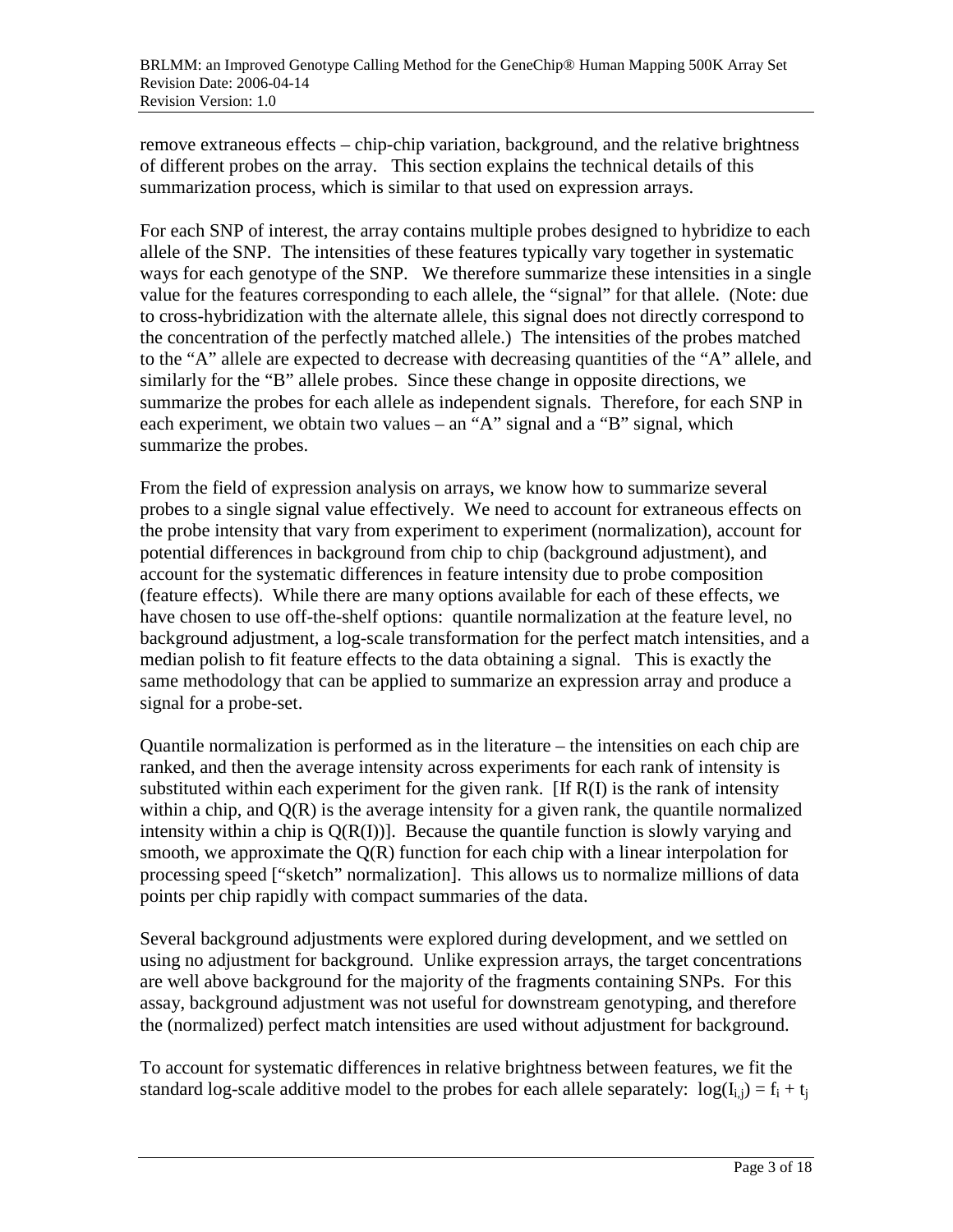$+\varepsilon_{i,j}$ , where  $f_i$  is the effect due to feature i across experiments,  $t_i$  is the effect with experiment j responding to the genotype of the SNP and the relative quantity of the fragment on which it is located (because of cross-hybridization to the other allele it cannot be interpreted as simply the effect due to the concentration of target for allele A), and  $\varepsilon_{i,j}$  is the multiplicative error for the observation. We fit this model using the standard median polish procedure for f and t, and for each experiment output the fitted value for t as the signal for that allele. For identifiability, we require sum(f) = 0. The output signal value is retransformed to lie on the original linear intensity scale: signal =  $exp(t)$ .

These stages constitute the normalization and allele summarization portion of the algorithm. At the end of these steps, we have for each SNP in each experiment two signal values: one for the "A" allele probe set, and one for the "B" allele probe set. Each SNP therefore has a  $2xN$  matrix of values output  $-2$  signals for each of N experiments. This output matrix is then used to evaluate each SNP for the genotype present in each experiment.

## **Clustering Space Transformation**

Now that we have signals for the two alleles of the SNP across all experiments, we will be evaluating distances between a prototype (cluster center) for a given genotype (AA, AB, BB) and the actual data seen in any one experiment. However, raw "signal" value, while very useful for expression analysis, is not perfectly suited for genotype cluster analysis (figure 2a). We transform each pair of signals for each experiment into a space with properties more suitable for evaluating genotypes.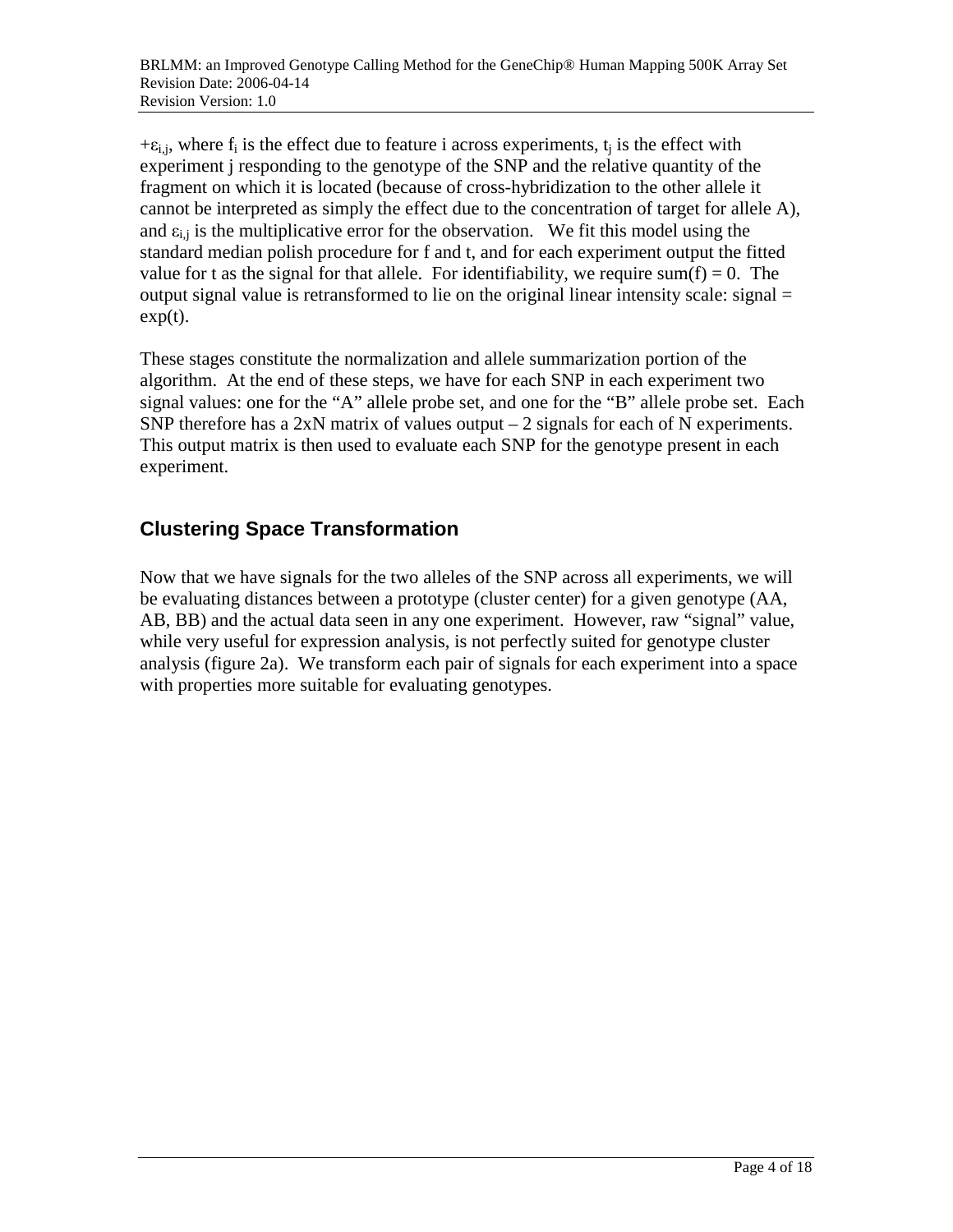

**Figure 2: Clustering Space Transformations. For each of a variety of clustering space transformations the cluster centers (as estimated using DM with a stringent 0.17 threshold) are determined. Each plotted point corresponds to an estimate of the cluster center for one genotype in one SNP, with color indicating genotype (AA is red, AB is blue, BB is green). The black x's denote the grand mean of cluster centers for each genotype, and the black ellipses are derived by taking the average within-cluster variance and covariance – thus the ellipses are to be interpreted as representative of the 'typical' variance of a cluster. Sub-plot (a) plots the untransformed allele signal estimates on log2 scale. Sub-plot (b) is motivated by the MvA or MA plots from expression and plots**   $(log_2(S_A)+log_2(S_B))/2$  on the y-axis against the log2 ratio on the x-axis. Sub-plot (c) plots the signal strength  $log_2(S_A + S_B)$  against the allele contrast  $(S_A - S_B) / (S_A + S_B)$ . Sub-plot (d) is similar to (c) but **the contrast is transformed by the Cluster-Center-Stretch (CCS) transformation (see figure 3).**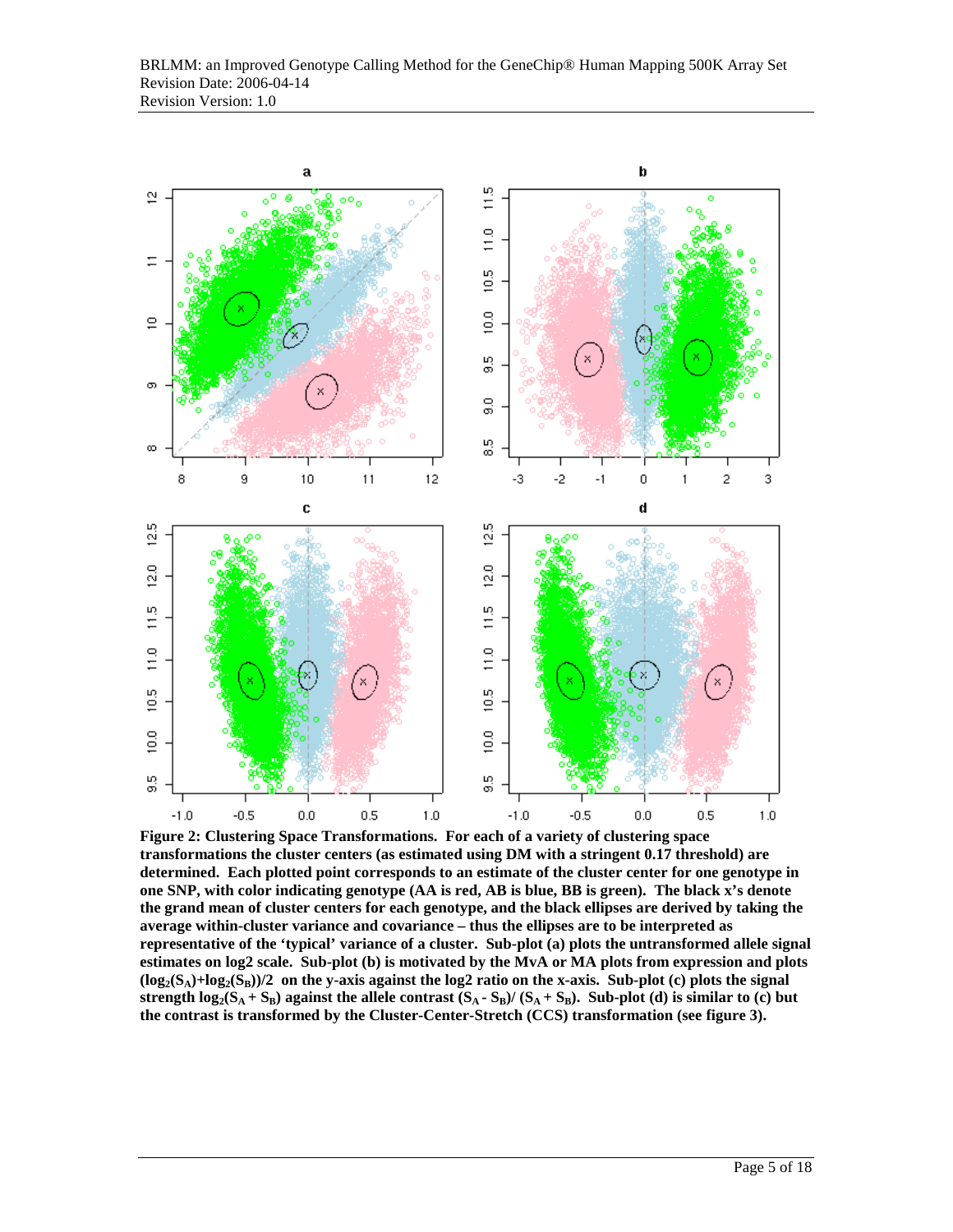The desirable qualities for such a space include approximate independence of the difference between genotypes and the magnitude of signal, and controlling the variation within the various clusters to be comparable. For example, the standard "MvA" or "MA" transformation used to plot expression analysis could be applied to the two signals, resulting in  $M = \log(S_A)$ -log( $S_B$ ) and  $A = (\log(S_A) + \log(S_B))/2$ . This isolates most of the difference between genotypes into the M axis, leaving a mostly irrelevant "brightness" component in the A axis.

However, this MvA transformation space is sub optimal, because it increases the variation asymmetrically for homozygous and heterozygous genotypes – in the presence of an AA genotype  $S_B$  will be near zero and hence highly variable on the log scale, and conversely for  $S_A$  in the presence of BB. The result is that the MvA transformation artificially makes the homozygous clusters more broadly variable than the heterozygous cluster (figure 2b). This causes points to be more often miscalled homozygous than heterozygous because the distance to the homozygous cluster tends to be underestimated, as it is scaled by the observed standard deviation, leading to heterozygote dropout.

We therefore wish to use a space in which the spread of homozygous clusters can be controlled, even when a signal estimate is near zero, and where the typical variation can be adjusted to be similar between heterozygous and homozygous genotype clusters. Let us define two axes: Contrast =  $(S_A-S_B)/(S_A+S_B)$  and Strength =  $log(S_A+S_B)$ . Strength of course measures the overall brightness, which is mostly independent of genotype, and Contrast is a quantity that will depend most strongly on genotype ranging from -1 for the ideal BB genotype to +1 for the ideal AA genotype. As seen in figure 2c this transformation still has the property that the homozygous clusters tend to display more variability than the heterozygous, and so we further generalize the Contrast axis to define a Transformed Contrast =  $a\sinh(K(S_A-S_B)/(S_A+S_B))/a\sinh(K)$ , where K is a tuning constant. Figure 3 shows the functional form of this transformation for different values of K. The effect of varying K is to change the amount of "stretch" of the difference between A and B signals when the difference is small (i.e. likely to be heterozygous), vs. the difference between A and B signals when the difference is large (i.e. likely to be homozygous), thus K can be used to balance the variability in homozygous and heterozygous genotypes and remove any heterozygous dropout. By experimentation across several data sets, we ascertained that the value K=4 worked well to balance the variation of genotype clusters (figure 2d).

While many other transformations of the data could be used, this space worked well for clustering genotypes while avoiding heterozygous dropout. We therefore implemented this as "Contrast Center Stretch" (CCS) option within the software, and cluster in this transformed signal space.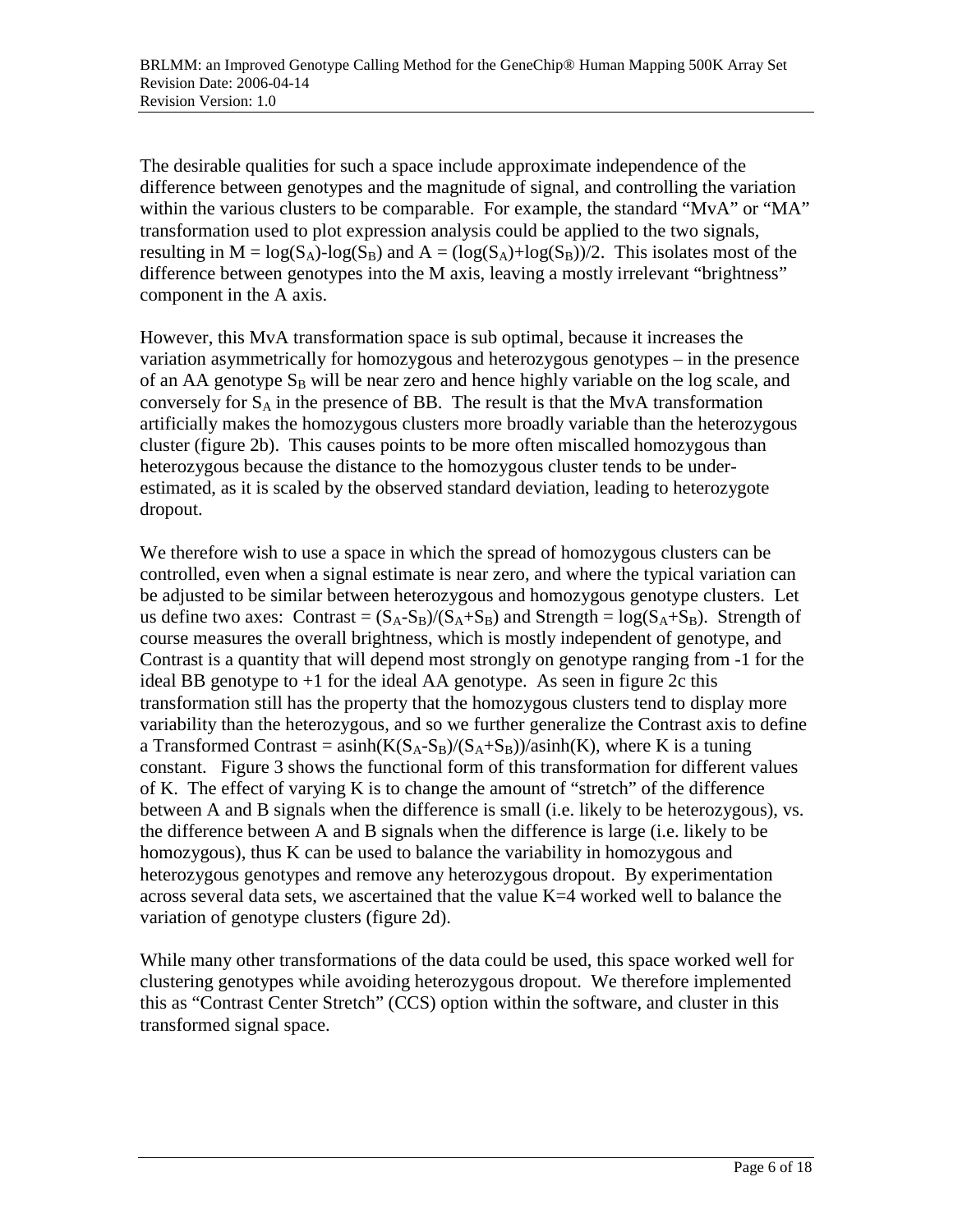

**Figure 3: Examples of the Cluster Center Stretch (CCS) transformation. The CCS transformation is**  defined as  $asinh(K*Contrast)/asinh(K)$  where Contrast is defined as  $(S_A-S_B)/(S_A+S_B)$ . The effect of **the transformation is to stretch contrast values near zero (corresponding to heterozygous genotypes) and to compress contrast values near -1 and +1 (corresponding to homozygous genotypes). Higher values of K apply a more extreme transformation, setting K to 1 yields effectively an identity transformation. The value of K can thus be tuned to alter the balance between performance on homozygotes and heterozygotes, with higher K values making het calls more likely.** 

## **Calling Genotypes**

We call genotypes by a template-matching procedure comparing the transformed allele signal values observed in an experiment to the typical values (prototype) we expect for each genotype. The genotype that is closest in typical value is the one that is assigned (a minimum distance classifier). The approximate confidence we have in that call is based on the ratio of the nearest prototype to the second nearest prototype. This allows us to rank the genotype assignments by quality, and hence make the decision not to call in cases of ambiguity.

Every SNP is expected to have three genotypes, "AA", "AB", and "BB". For each genotype for a given SNP, we expect to have a prototype (typical observed values for that genotype, or cluster center), with some scatter of values around the prototype. We approximate the scatter by a multidimensional normal distribution (and the careful choice of the CCS transformation ensures this is a good approximation). For clusters of this type, the standard method of evaluating the distance from the cluster center (prototype) to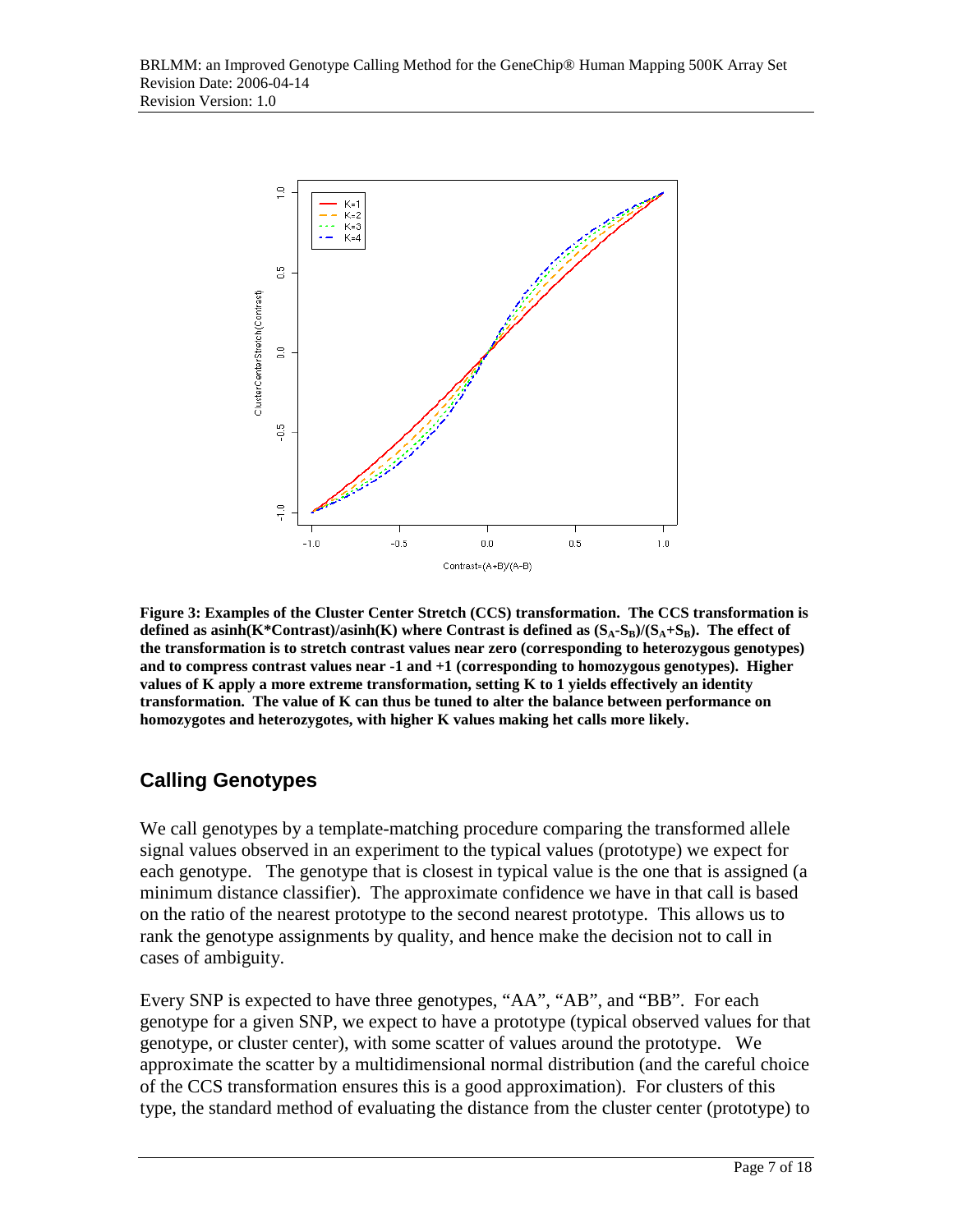a test point is to use the Mahalanobis distance. The Mahalanobis distance takes into account the variation (and covariation) in the cluster along each axis, and is defined by sqrt[ $(x-\mu)^t \Sigma^{-1}(x-\mu)$ ] where  $\mu$  is the cluster center, x is the test value, and  $\Sigma$  is the variance-covariance matrix describing the multidimensional normal of the cluster.

So, within any experiment, we derive transformed values x for a SNP and compare to the three cluster centers  $\mu_{AA}$ ,  $\mu_{AB}$ , and  $\mu_{BB}$  with covariance matrices  $\Sigma_{AA}$ ,  $\Sigma_{AB}$  and  $\Sigma_{BB}$ , obtaining distances  $d_{AA}$ ,  $d_{AB}$  and  $d_{BB}$ . We call the genotype of the SNP as the genotype with the smallest such distance. In our clustering space, each prototype consists of two components – a center and a variance. The center component consists of a mean Contrast and Strength for the cluster,  $\mu$ <sup> $\text{G}$ </sup> (Contrast<sub>G</sub>,Strength<sub>G</sub>) where G denotes the genotype. The variance component is a 2x2 variance-covariance matrix  $\Sigma_G = (\sigma_{1,1}, \sigma_{1,2}, \sigma_{2,1}, \sigma_{2,2}),$ and is symmetric with  $\sigma_{1,2} = \sigma_{2,1}$ . The distance d<sub>G</sub> is computed as defined above.

The confidence we assign to this call is  $d_1/d_2$ , where  $d_1$  is the smallest distance of the three and  $d_2$  is the second-smallest distance. This confidence is always between zero and 1. It is a rough measure of the quality of the call (but is not a "p-value"). We set a threshold for quality of 0.5 for a call/no-call decision, based on the performance on several test data sets. This can be adjusted by the user to tune the tradeoff between call rate and accuracy – see the results section for a comparison of performance at various thresholds.

The next section describes how we learn the prototypes and their variation for each SNP from the data.

# **Estimating Cluster Centers and Variances**

The above section dealt with how to call genotypes and ascribe confidence values to those calls given an appropriate prototype. This section deals with how to derive these prototypes.

This is achieved in an ad-hoc Bayesian procedure, where we start by deriving a generic prior describing genotype clusters and centers for the 'typical' SNP, and then visit each SNP in turn, combining the generic SNP prior with initial genotype estimates for the specific SNP to derive a posterior estimate of cluster centers and variances. This posterior estimate is what is then used in the manner described in the previous section to call genotypes. Figure 4 provides a couple of examples of SNPs to which this procedure has been applied.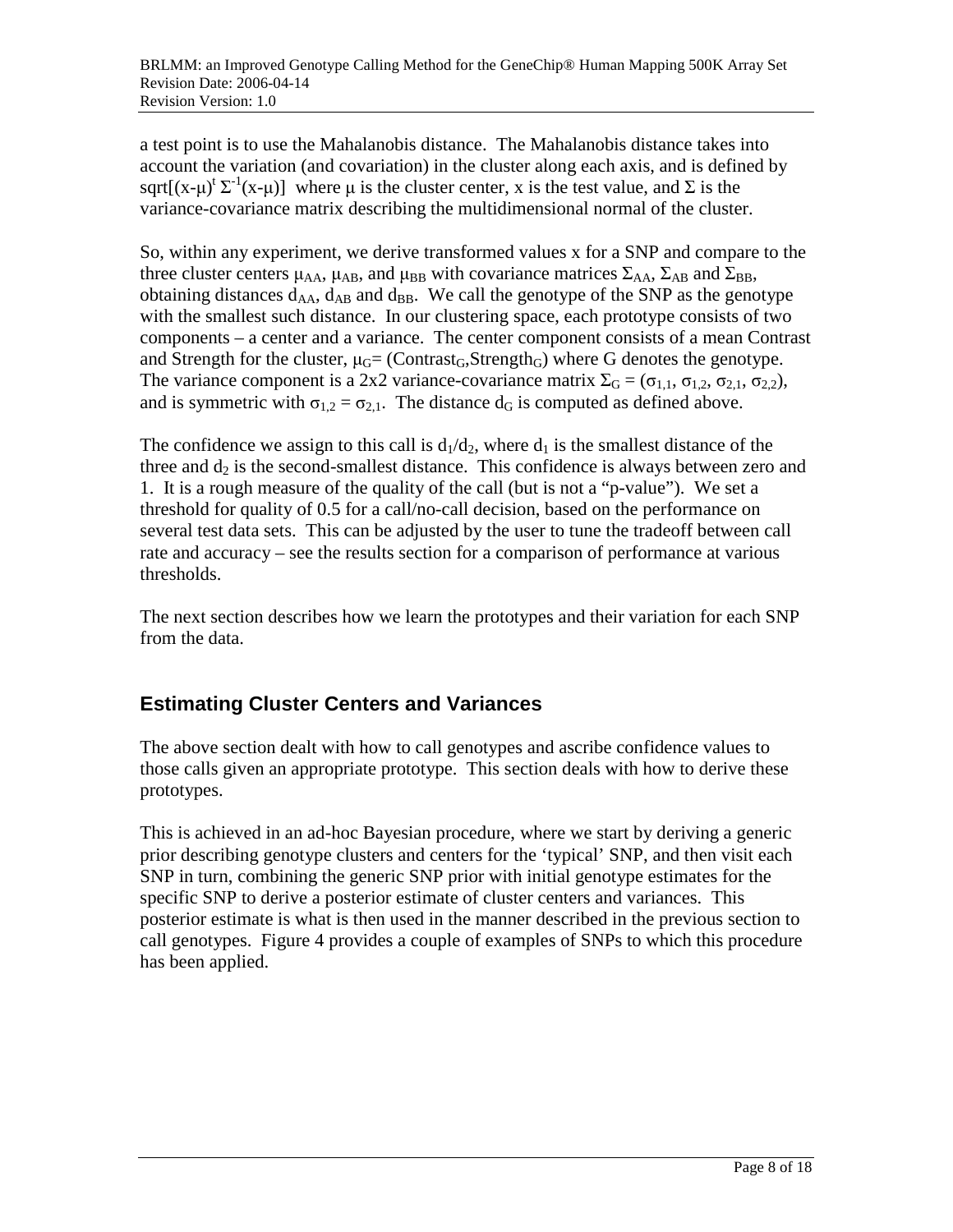

**Figure 4: Examples of SNP clustering in action. The samples and SNPs here are part of HapMap and so we have an independent estimate of the genotype for each case, indicated by the color of each point (red=AA, blue=AB, green=BB). In each plot the prior estimates of cluster centers and variance are indicated in the light gray x's and ellipses. Note that because we are using here a generic prior for all SNPs the prior is the same for both examples. The cluster centers and variances from the observed data as estimated by using DM with a stringent 0.17 threshold for seeding are indicated by the black x's and the black ellipses. The posterior estimates of cluster centers and variances are indicated by the magenta x's and ellipses. In all cases the ellipses extend to a Mahalanobis distance of 2 from the cluster center. One thing to note is that in both SNPs the heterozygote and major homozygote clusters the posterior estimate is essentially the same as the estimate provided by the data, which is what we would want – there is sufficient data available for these clusters that the prior is overridden. For the minor homozygotes the posterior estimate is more strongly influenced by the prior as there are few data available for this rare genotype. A second thing to note is that this clustering approach is comfortably handling the phenomenon of unequal allele signals for A and B alleles – particularly in the case of the SNP on the left which is quite shifted from the ideal heterozygotes contrast value of zero.** 

To start the process we need to seed with some initial genotype estimates from which to build the generic prior. We have an excellent candidate in the existing DM approach which we use with a highly-stringent confidence threshold of 0.17 to determine initial genotype calls. Note that in this use of DM calls for a starting point there is still an indirect reliance on the MM probes, however we have demonstrated that it is possible to get sufficiently good initial estimates without requiring MM probes so it is feasible to make new chip designs with at least half the number of probes. With these initial calls in hand we then take a random sample of 10,000 SNPs and scan through them to identify SNPs which each have at least 2 initial DM calls (the minimum requirement to have a variance estimate for each genotype). Note this places a requirement of an absolute minimum of 6 samples to run together, though in practice it is generally better to have more (discussed in more detail below). The use of a random sample of SNPs allows for faster and more memory efficient processing – only a small subset of the probe intensities needs to be loaded and analyzed. The random sampling is formally a simple random sample from all SNPs on the chip and is implemented in a deterministic fashion so that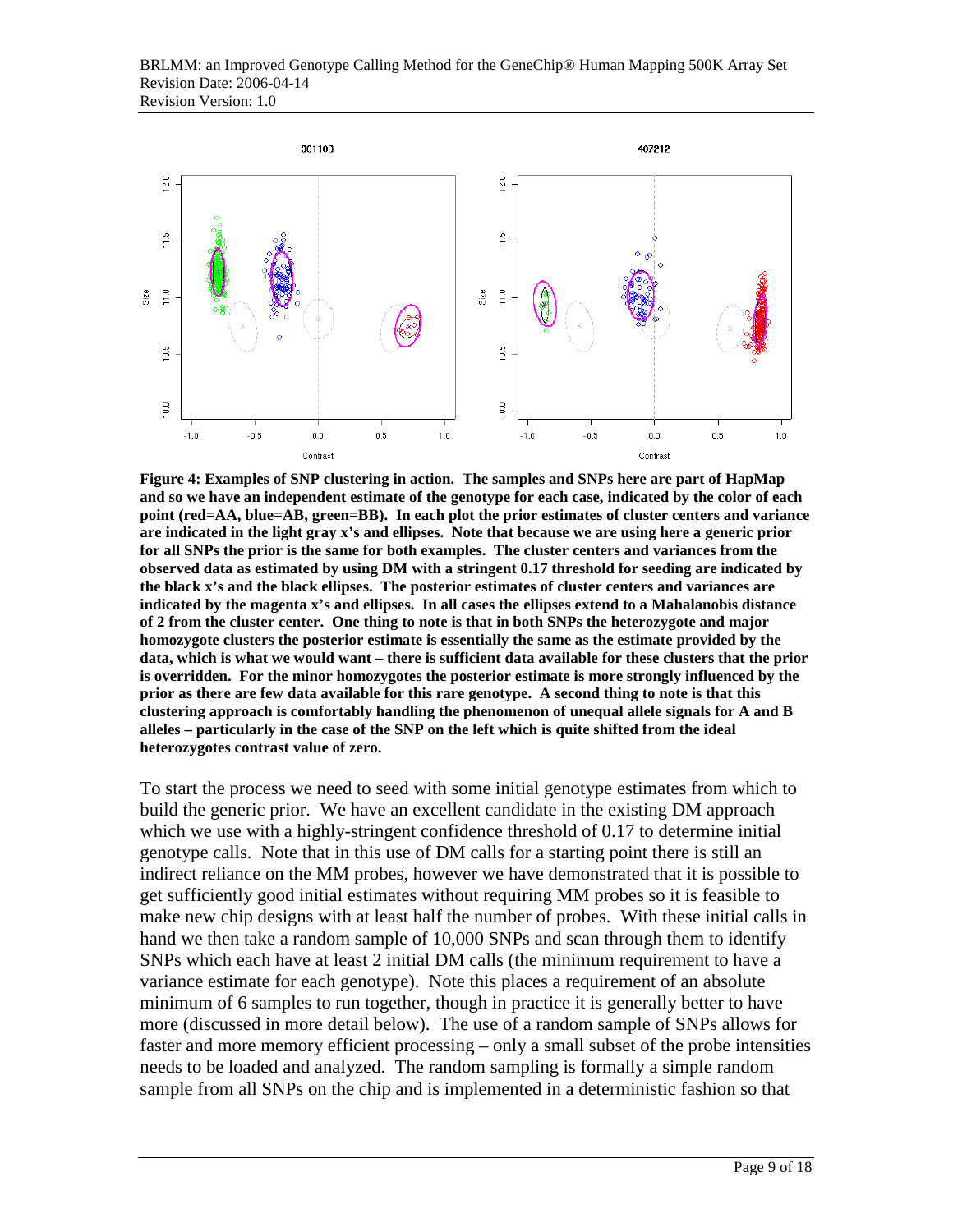re-analyzing the same data at a different time or on a different operating system will yield the same results. This result of this step is typically  $\sim$  5,000 SNPs (depending on sample size and genetic diversity) which are then used to derive the generic SNP prior.

What we loosely term the generic prior consists of a 4 components:

- m The 6-dimensional vector of the average cluster center coordinates across SNPs (6 free parameters)
- M The 6x6 variance-covariance matrix of cluster center coordinates across SNPs with entries  $m<sub>i,i</sub>$  (21 free parameters)
- S The block-diagonal 6-dimensional variance-covariance matrix of withingenotype transformed allele signal estimates with entries  $s_{i,j}$  (9 free parameters: 3 genotypes each with a variance term in each of the two transformed allele signal dimensions and one variance-covariance term)
- p The 'effective number of observations' or 'pseudo-count' associated with the variance estimate S. We supply this as a predetermined value (default is 40) rather than estimating it from the data. Results are quite insensitive to the setting of this parameter.

In total, the generic prior consists of 36 parameters estimated from thousands of SNPs, and one parameter p, which is set up-front. This generic prior can be derived on-the-fly within the dataset being analyzed or can be derived up-front from a previous dataset and applied to a new one. We have tried out both ways and found that there is generally little difference between either approach, provided the dataset used to generate the prior is similar in terms of overall call rates to the dataset to which it is applied, however if the datasets have overall very different levels of performance applying the prior generated from one dataset to the other can lead to sub-optimal (though still very good) performance. The recommended default is to estimate the generic prior on-the-fly, though it is quite likely that future work will find improved modes of running which involve a workflow where parameters are estimated in a large training dataset up-front.

Having estimated the generic prior, the next step is to visit each SNP in turn to combine the prior with whatever DM initial estimates may be available for the particular SNP to come up with a posterior estimate for cluster centers and variances. To set up some notation, we have the following SNP-specific quantities:

#### **Observed data for the given SNP**

- v The 6-dimensional vector of the cluster center coordinates, estimated as the average transformed intensity value within each genotype. Some or all of these entries may be null if there are no DM initial estimates of one or more of the 3 genotypes.
- W The 6x6 block-diagonal variance-covariance matrix of within-genotpe variances and covariances. The entries of the matrix are  $w_{i,j}$  with  $w_{i,j} = 0$ for  $|i-i| > 1$ . Some or all of these entries may be null if there are not at least 2 DM initial estimates of one or more of the 3 genotypes.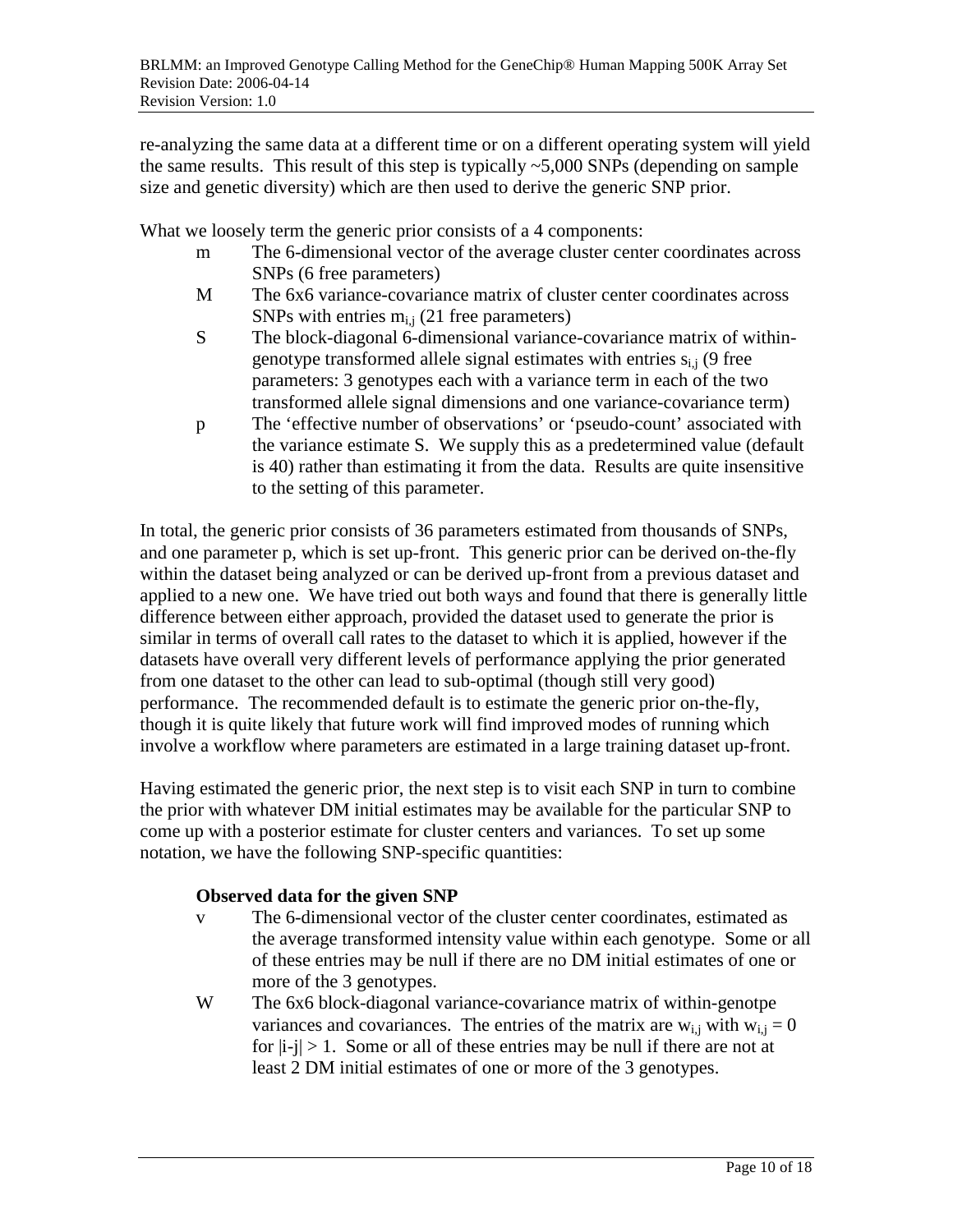N A 6x6 diagonal matrix with entries  $(n_{AA}, n_{AA}, n_{AB}, n_{AB}, n_{BB}, n_{BB})$ , the number of DM initial estimates for each of the 3 genotypes.

### **SNP-specific posterior estimates**

- µ The 6-dimensional posterior estimate of cluster center coordinates to be used in the prototype for calling genotype estimates.
- Σ The 6x6 block-diagonal estimate of within-genotype variances of transformed allele signal estimates. The entries of the matrix are  $\sigma_{i,j}$  with  $\sigma_{i,j} = 0$  for  $|i-j| > 1$ .

Having set up this notation, the posterior estimates are derived as a two-step process. Firstly we obtain a posterior estimate of the 9 non-zero parameters in S by doing pointwise shrinkage towards the prior estimate, using an effective number of observations p which is chosen up-front:

$$
\sigma_{i,j} = ((n_{i,j}-1) w_{i,j} + p s_{i,j}) / ((n_{i,j}-1) + p)
$$

This Bayesian update has the intuitively sensible property that when there is little or no data available for a genotype within a SNP  $(n_{i,j} \text{ small})$  the variance-covariance matrix to be used for the genotype will be predominantly driven by the typical variance-covariance that we see across most SNPs. Conversely, if there is abundant information for a particular genotype of a SNP  $(n_{i,j}$  large) there will be little reliance on the prior and the estimate will be primarily based on data specific to the SNP. The point of transition between the reliance on prior and observed is tuned by the number of pseudoobservations, p. We have found that overall performance is insensitive to the setting of p, though it is possible that it may have a larger effect on certain genotypes, such as rare genotypes. The recommended default value for p is 40.

The final step is to come up with a posterior estimate of the cluster centers, µ. We make the assumption that cluster variances are independent of the centers. The update rule is

$$
\mu = \left( M^{ \text{-}1} + \left( N S \right)^{\text{-}1} \right)^{\text{-}1} \left( M^{ \text{-}1} m + \left( N S \right)^{\text{-}1} v \right)
$$

Again, this has the intuitively sensible property that when there is little or no labeled data available the estimate of cluster centers will be driven mainly by the prior estimate m, and when there is a lot of data available for a given genotype the estimate will be driven by v. Loosely speaking, this update rule has the form of a weighted average of the prior and observed data, with the prior having weight inversely proportional to M, the variance-covariance matrix of cluster centers in the SNPs used to build the prior, and the observed data for the particular SNP having weight inversely proportional to NS, a product of the number of observations and the variance in the observed data.

With these posterior estimates of center and spread for each cluster, genotypes and confidences are then determined as outlined in the previous section.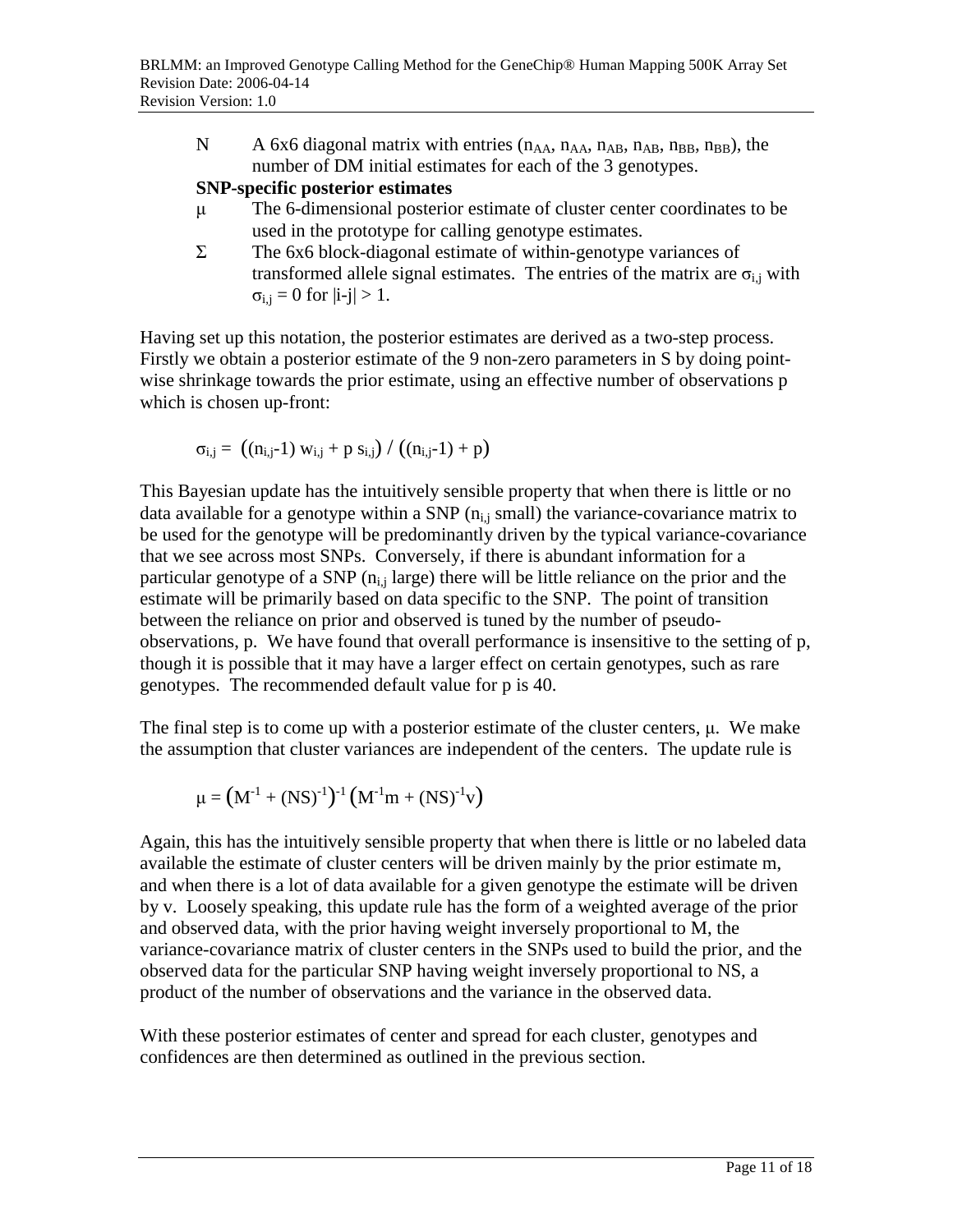# **Special Cases**

The preceding algorithm assumes that the observations for each SNP are well described by prototypes for each genotype. However, for SNPs on the X chromosome, there are distinct clusters for each gender due to males having one fewer copy of the X chromosome. This not only changes the location of the cluster centers for XY individuals, but the SNPs located on chrX may end up being called as heterozygote. We therefore treat the chrX SNPs differently for XX individuals than for XY individuals. Note that the special treatment of chrX SNPs described here is only applied to SNPs on chrX in the nono-pseudo-autosomal region, and for the rest of this section when we talk about chrX it is to be interpreted as chrX excluding the pseudo-autosomal region

We detect the difference between XY and XX individuals by the seed calls from DM. XY individuals are estimated as those having heterozygosity less than 7.5% on chrX. The remaining individuals are classified as XX. For each chrX SNP, we treat XX individuals and XY individuals as separate data sets.

XX individuals are handled using the standard BRLMM methodology for all chrX SNPs, that is, three cluster centers are learned from the data along with covariance matrices and used to classify observations. However, no data from XY individuals is used in this calculation.

XY individuals are handled using a modification of the BRLMM methodology for all chrX SNPs. Only two cluster centers can be learned from the data (AA and BB), and only the data for the XY individuals are used. Therefore the following modifications are performed. First, only DM homozygous calls are used to seed the learning procedure that estimates cluster centers. This provides approximate locations for the homozygous prototypes for the SNP-specific clustering.

Second, we modify the heterozygous cluster for the generic prior to remove it from the range of typical data (this is to avoid having special-purpose code for two or three prototypes). This surgery removes any reasonable possibility of making a heterozygous call in an XY individual. The modification moves the heterozygous prototype to (Contrast=0, Size = -Infinity), and modifies the heterozygous prototype covariance matrix to be (0.01, 0, 0, 0.01). The covariance with the other cluster prototypes in the prior is set to be zero. This removes any influence the heterozygous cluster has on the homozygous clusters, and vice versa. Thus, for XY individuals, only "AA" and "BB" genotypes are fit, and for any real observed data, "AB" will never be called.

Fitting of XX and XY individuals separately improves the genotyping performance within each group. Modifying the prior for XY individuals to avoid heterozygous calls improves the genotyping performance for XY individuals. This is the justification for having a special purpose modification for chrX SNPs within BRLMM.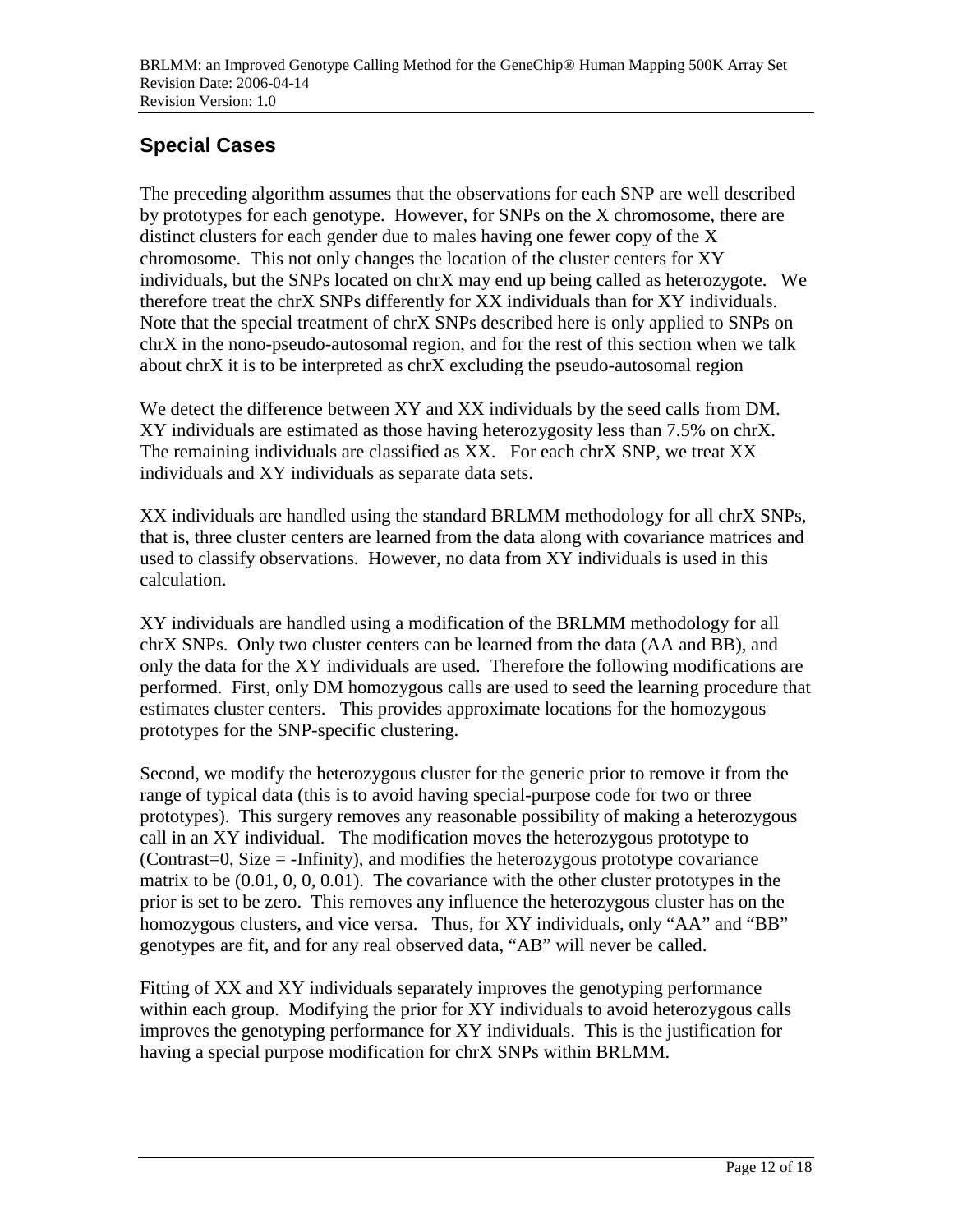# **Results**

The ideal way to assess performance would be to evaluate the tradeoff between accuracy and call rate in data generated from a collection of samples for which the true reference genotypes are available for all SNPs on the Mapping 500K set. Fortunately something closely approximating this has been made possible by the International HapMap Consortium – the phase 2 release provides reference calls on a collection of 270 samples for approximately 70% of the SNPs on the Mapping 500K set. This constitutes an excellent resource for the performance evaluation; though it is important to bear in mind the caveat that the genotype calls in HapMap themselves do have some small but nonzero error rate. Additionally, the HapMap samples consist of some trios, enabling the evaluation of Mendelian inheritance error rates. Finally, we also look at reproducibility of genotype calls on sample replicates.

For evaluation of call rates, accuracy and Mendelian inheritance error rate we use a collection of HapMap samples generated by a customer of the Mapping 500K product. This dataset consists of 66 HapMap samples – 33 CEPH Caucasian samples and 33 African (Yoruban) samples. All 66 of the samples meet the Mapping 500K product specification of 93% call rate with DM at a confidence threshold of 0.33. We use as the gold standard calls from HapMap release 20 after excluding any calls submitted to HapMap by Affymetrix (to reduce risk of positive bias in performance estimates). We also swapped the  $A \leftrightarrow B$  naming convention for 70 HapMap SNPs for which the allele names were clearly swapped (SNPs for which the per-SNP accuracy jumped from below 10% to above 90% when alleles were swapped). To account for the fact that one can adjust the confidence threshold to trade off between call rate and accuracy we look at performance at all possible thresholds and plot the relationship between HapMap concordance and no-call rate, as shown in Figure 5. The figure demonstrates the significant improvement in both call rate and accuracy comparing BRLMM with DM. Moreover, looking at the performance curves broken out by the type of the reference call (homozygous or heterozygous) we also see that BRLMM makes a large reduction in the performance differential between the two classes. Table 1 presents performance for DM and BRLMM at various thresholds combining performance across the Nsp and Sty chips. We have set the default BRLMM threshold to 0.5, it can be tuned for higher call rates or higher accuracy according to what will better suit the requirements of downstream analysis.

The performance improvement seen on the dataset as a whole is also seen consistently across all samples, as can be seen in figure 6.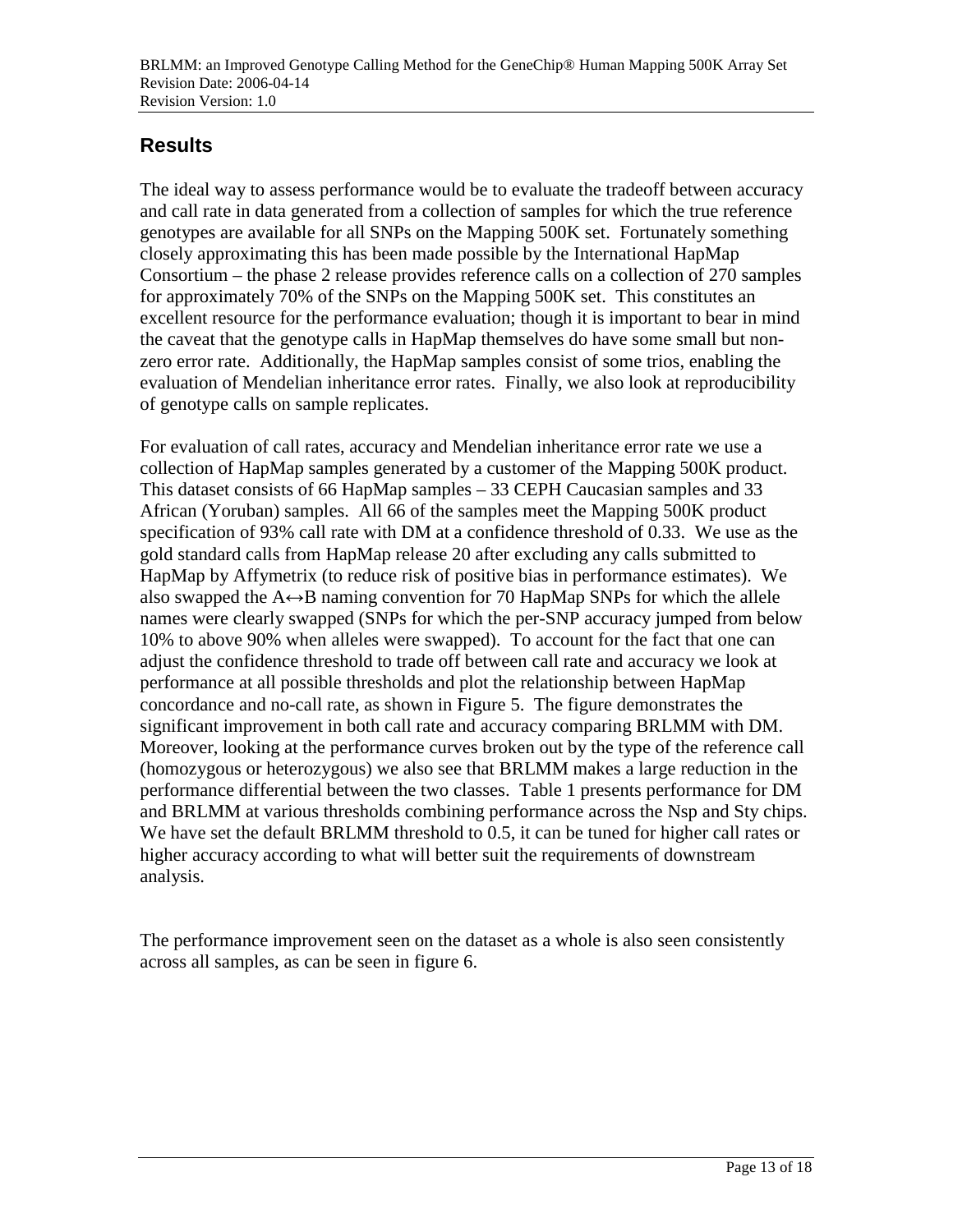

**Figure 5: Performance of BRLMM and DM on HapMap samples for Nsp (left) and Sty (right) chips. Concordance with HapMap is assessed for all possible confidence thresholds for each genotype calling method and the resulting concordance with HapMap reference calls is plotted against the nocall rate. The ideal method and data would consist of a curve that reaches the top-left of each plot, corresponding to 100% accuracy at 100% call rate. Results for BRLMM and DM are presented in solid and dashed lines respectively. The dot on each curve indicates the performance at the default confidence threshold (0.5 for BRLMM, 0.33 for DM). There are two main points to make about the results – firstly, BRLMM provides a significant improvement in overall call rate and overall accuracy compared to DM (red curves). Secondly, BRLMM has markedly more even performance on homozygote (green curve) and heterozygote (blue curve) genotypes than DM, which has notably lower performance on heterozygotes..** 



**Figure 6: Comparison of per-sample call rates between BRLMM (at 0.5) and DM (at 0.33). Results on the left are for Nsp and on the right are for Sty. BRLMM improves call rates in all cases. In absolute terms the performance improvement is larger for lower call rate samples though when viewed as a fold-reduction in no-call rate we see a fairly consistent 2/3 reduction in no-call rate relative to DM at 0.33. The call rates are very correlated whichever method is used, which indicates that while BRLMM improves performance overall there is an intrinsic ranking to the samples whereby the results for some samples are better than others regardless of how they are analyzed.**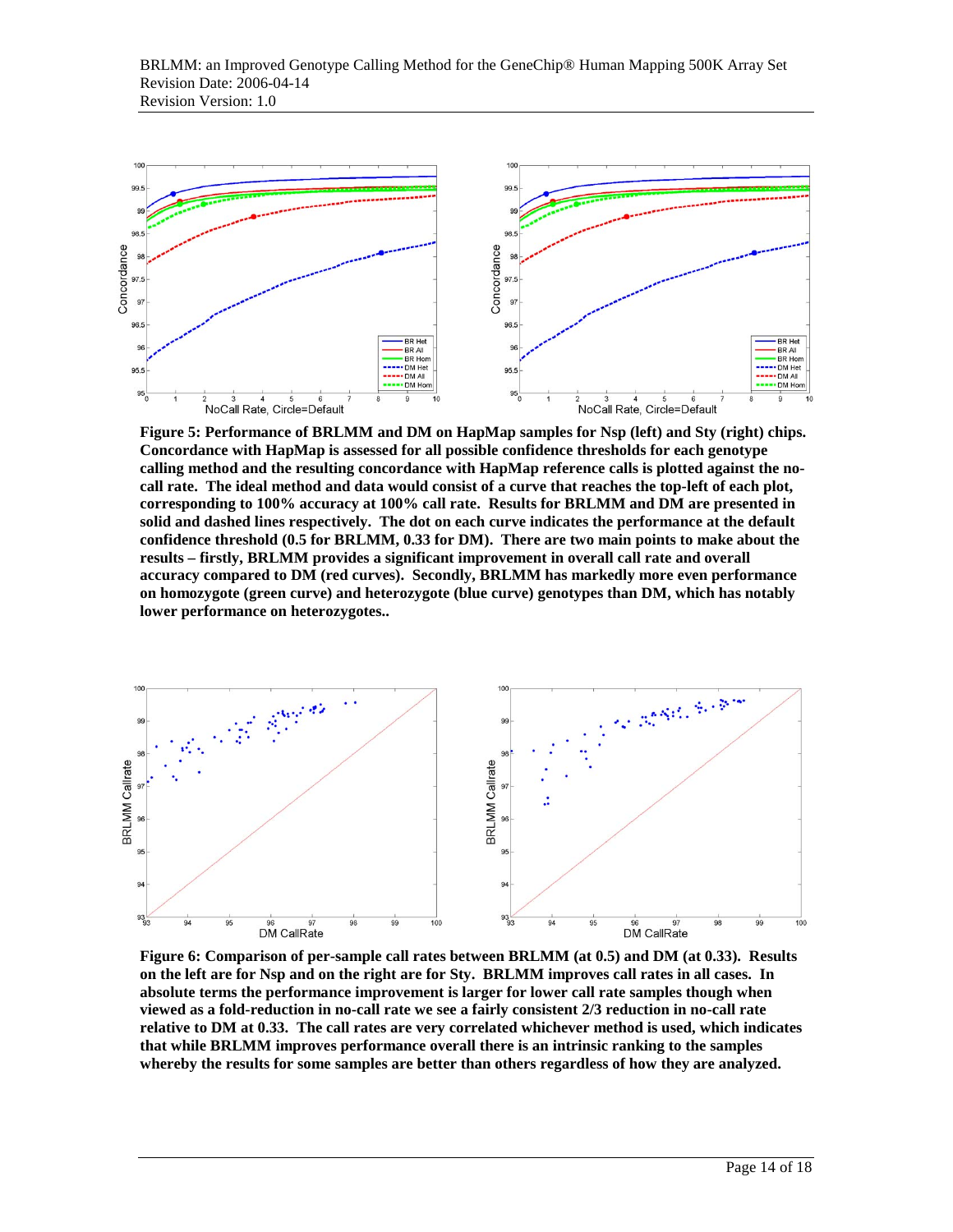Performance with respect to HapMap reference samples has been evaluated in this manner on other datasets of varying degrees of quality and we find that the call rate improvement can be characterized as a consistent 2/3 reduction in no-call rate going from DM at a threshold of 0.33 to BRLMM at a threshold of 0.5. At the same time we consistently find about a 0.1% increase in HapMap concordance going from DM at its more stringent threshold of 0.26 to BRLMM at a threshold of 0.5.

| <b>Method</b> | <b>Confidence</b><br><b>Threshold</b> | Overall<br>Call<br>Rate | Hom<br>Call<br>Rate | <b>Het Call</b><br>Rate | Overall<br>Concordance | <b>Hom</b><br>Concordance | Het<br>Concordance |
|---------------|---------------------------------------|-------------------------|---------------------|-------------------------|------------------------|---------------------------|--------------------|
| DM            | 0.26                                  | 94.16%                  | 97.24%              | 86.32%                  | 99.15%                 | 99.39%                    | 98.38%             |
| DM            | 0.33                                  | 95.96%                  | 98.24%              | 90.16%                  | 98.94%                 | 99.27%                    | 97.93%             |
| <b>BRLMM</b>  | 0.3                                   | 97.40%                  | 97.40%              | 97.75%                  | 99.40%                 | 99.34%                    | 99.55%             |
| <b>BRLMM</b>  | 0.4                                   | 98.27%                  | 98.30%              | 98.48%                  | 99.31%                 | 99.25%                    | 99.47%             |
| <b>BRLMM</b>  | 0.5                                   | 98.79%                  | 98.82%              | 98.93%                  | 99.26%                 | 99.20%                    | 99.40%             |
| <b>BRLMM</b>  | 0.6                                   | 99.15%                  | 99.18%              | 99.25%                  | 99.17%                 | 99.11%                    | 99.33%             |

**Table 1: Performance on HapMap dataset for DM and BRLMM at various fixed thresholds. Results are based on combining the Nsp and Sty chips. At the default confidence of 0.5, BRLMM achieves approximately a 2/3 reduction in no-call rate over DM at a threshold at 0.33, a finding that has been consistently observed on a variety of datasets. At the same time it achieves an improvement of about 0.1 % in HapMap concordance compared to DM at a more stringent threshold of 0.26, or about 0.2% compared with DM with threshold at 0.33. The other big improvement of BRLMM is the large reduction in call rate and accuracy differences between homozygotes and heterozygotes. In the evaluation of concordance on homozygotes we found on the order of 25 SNP which exhibited what appeared to be 'allele swap' where the concordance with HapMap genotypes was extremely low (on the order of 20% or less) but which jumped to very high (90% or more) when the A and B alleles were swapped – we attribute such SNPs to errors in HapMap and swap the alleles before reporting final accuracy.** 

One caveat about evaluating concordance with HapMap is that to some extent it provides only a lower bound estimate for accuracy, since HapMap itself does have a certain error rate. With this in mind, it is useful to look at alternative measures of performance. The dataset used here contains (father,mother,child) trios of samples which can be assessed for Mendelian consistency. The Mendelian accuracy is estimated looking only at informative trios (those in which we have a call for all three samples where the parents are not both called heterozygous), call this number T. If the number of such trios which exhibit a Mendelian inconsistency is E then the Mendelian accuracy is estimated as (T-E)/3T, which is based on the assumption that when there is an inconsistency in a trio that it is only one of the three calls which is in error the vast majority of the time. Measured in this manner we find that the Mendelian accuracy using DM at a confidence threshold of 0.33 is 99.83%, increasing to 99.93% using BRLMM at a confidence threshold of 0.5 (approximately a 2-fold reduction in Mendelian error rate).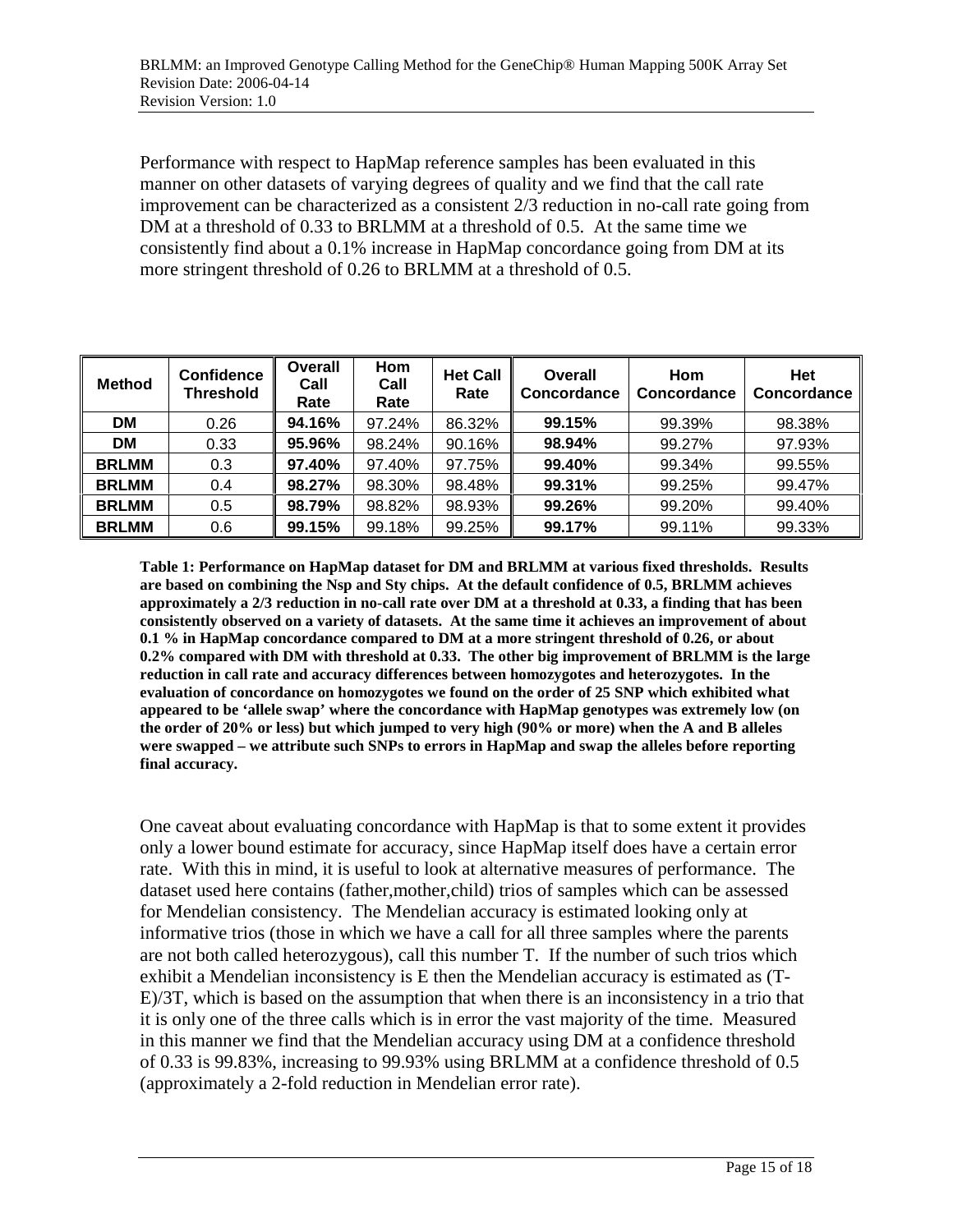The final metric of performance we evaluate is reproducibility on sample replicates. Arguably this metric is less useful than those above since it only reports on the consistency of calls made but not on whether or not those calls are actually correct. Nevertheless, other things being equal a reproducible method will generally be preferable to one that isn't. We evaluate reproducibility on a different set of HapMap samples which includes 7 samples each replicated twice. Within this dataset we find that the reproducibility of DM calls at a threshold of 0.33 is 99.77%, which improves to 99.85% when calls are made with BRLMM at the default threshold of 0.5.

### **Discussion**

BRLMM provides a significant improvement over DM method, raising call rates, accuracy and just as importantly, establishing balanced performance between homozygotes and heterozygotes. As a multiple-chip method it has some extra considerations which need to be taken into account in practice.

One matter to consider is the batch size in which to apply BRLMM. While more samples will generally lead to better performance, we have found that for good datasets performance reaches a plateau with as few as 50 samples, whereas for lower-quality datasets it can take as many as 100. The working definition of 'good' used here is a dataset with an average call rate of 95% using DM at a threshold of 0.33, and for 'lowerquality' we mean a dataset with an average call rate of 93% using DM at a threshold of 0.33 (of course these call rates increase when called with BRLMM). When we talk about numbers of samples we really mean number of distinct DNAs analyzed – a dataset consisting of many replicates of the same sample may not have sufficient genetic diversity to build the prior. Note that with the default settings BRLMM requires at least two observations of each genotype to build the prior, so the absolute minimum number of samples required is 6, though running with this small a number is not advised.

Another consideration is the extent to which datasets can be combined. On the one hand this should help in terms of increasing the number of observations, particularly for rare genotypes, thereby improving the performance on rarer genotypes. On the other hand, the validity of combination of datasets will depend on the degree to which the combined datasets have the same underlying probe intensity distribution, probe effects, cluster centers and cluster variances. We have found that combination of datasets from different labs can change performance slightly in either direction, and understanding the criteria under which it will and won't succeed remains an area of future work.

The main differences between BRLMM and the previously-developed RLMM [2,3,4] method lie in the clustering space transformation and in the estimation of cluster centers and variances. There are a number of other potential improvements which have been or are in the process of being evaluated. Though some of them are enabled in the software implementing the BRLMM method these features are not part of the default recommended workflow as they have not been as thoroughly tested, but it is conceivable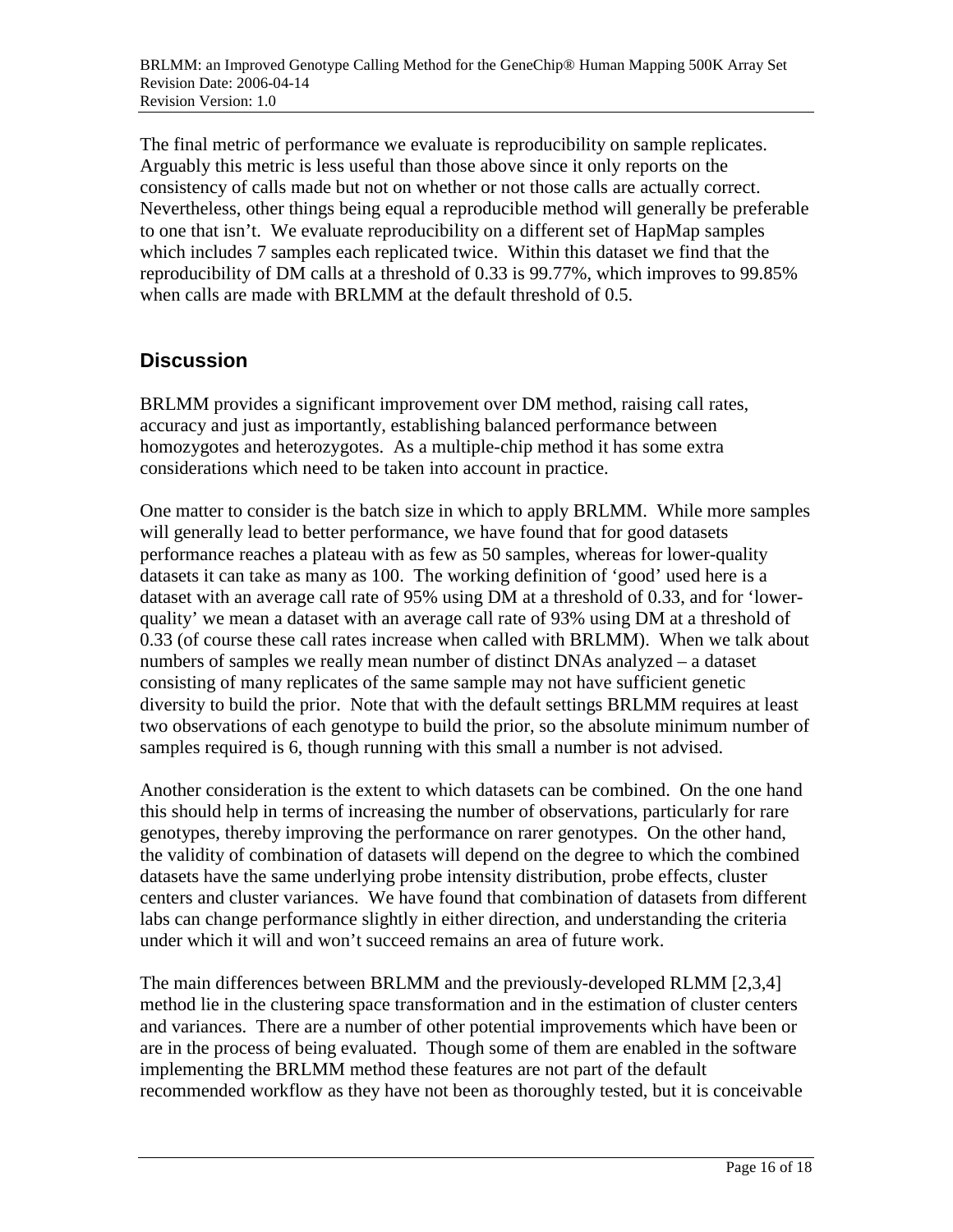that these approaches or some modification of them may lead to further improvement in future. These are:

- **Robustness in estimation of cluster properties**: The presence of an outlier value can have a large effect on the center and variance estimated for a given genotype cluster and it is possible that introduction of robust estimates of center and spread may improve performance in such circumstances, however we have so far found that robust estimates have little effect on overall performance and can have a large effect on the balance of performance between homozygotes and heterozygotes.
- **SNP fragment normalization**: It has been shown for the Mapping 100K product that there can be notable biases in fragment amplification in the WGSA assay and that they can be successfully normalized, leading to a large reduction in noise [5,6]. We have found that similar approaches can benefit in the evolution of the WGSA assay used for the Mapping 500K product and it is possible that this will tighten the clusters for some datasets.
- **Alternative metrics of quality**: We have found that a genotype call threshold based on a method suggested in [7] can lead to a slightly better tradeoff between call rate and accuracy – the idea is that instead of using the ratio of smallest to second-smallest Mahalanobis distances one uses (Mahalanobis distance)<sup>2</sup> + log( $|\Sigma|$ ) + log(prior probability of being in cluster). Given more testing this metric may turn out to do even better.
- **Analysis of a single sample at a time:** It would be a great practical convenience to be able to attain the same performance improvement running only a single sample at a time. Single-sample analysis is typically logistically and computationally more convenient, especially when used in a highthroughput environment. This is possible if one can safely make assumptions about the applicability of previously-computed quantities to each newly-generated chip: the probe intensity distribution to which intensities should be normalized, the estimated probe effects, and the SNPspecific cluster centers and variances. We have found that these assumptions do hold approximately and some of this functionality is enabled in the software implementing BRLMM but the area needs more work.
- **Treatment of strand information**: The current approach ignores the available information about the strand from which each probe is selected, relying on the assumption that beyond the usual probe-specific effects there is no overall difference between the two strands. The majority of the time this appears to be a reasonable assumption but there are some cases where it is clear that the probes for one of the strands are providing limited or even conflicting information. It is likely that an approach that allows for different treatment of the two strands may extract a little more performance out of such SNPs.